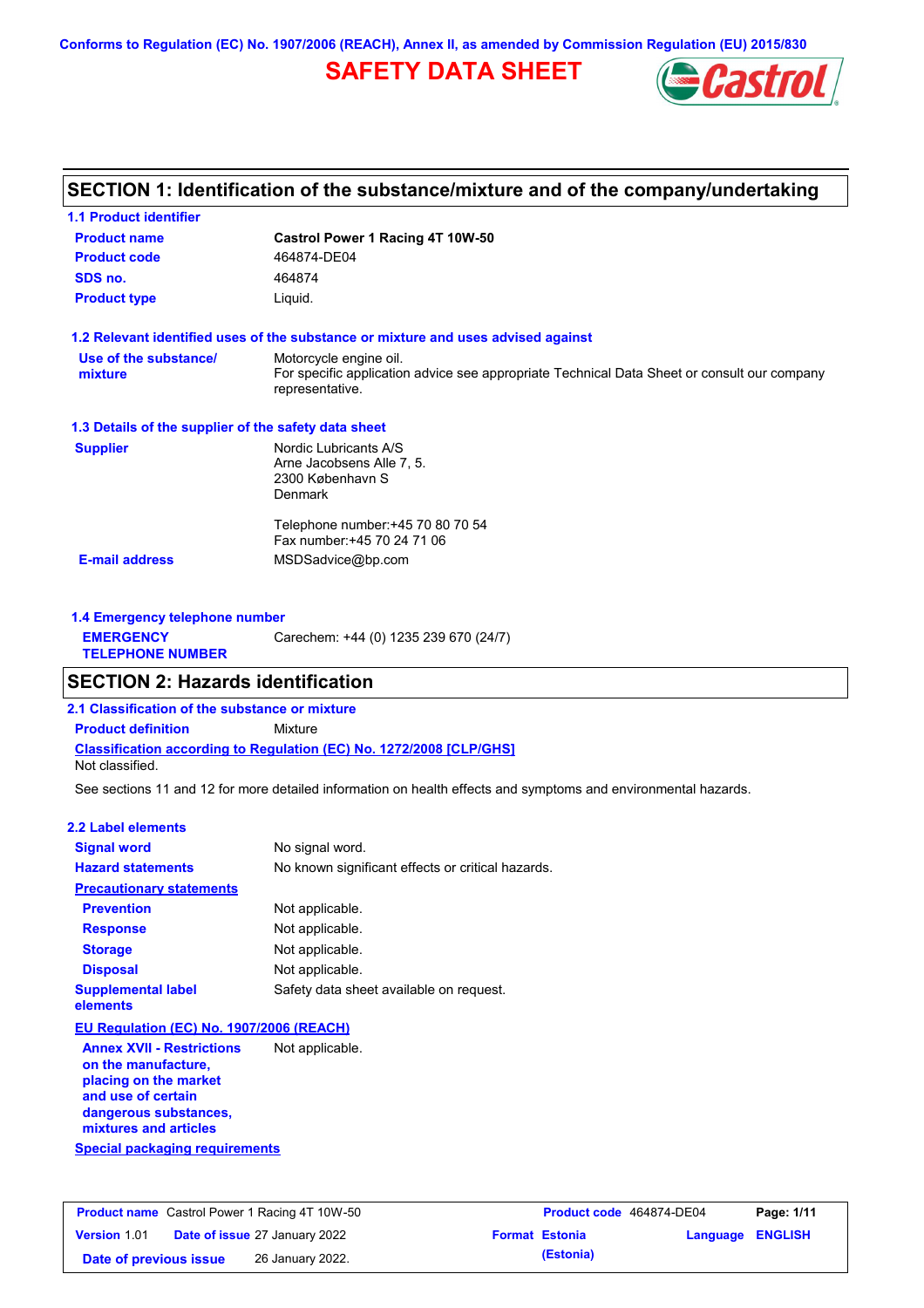# **SECTION 2: Hazards identification**

| <b>Containers to be fitted</b><br>with child-resistant<br>fastenings                                                                                          | Not applicable.                                                                                                                                                                                                          |  |  |  |
|---------------------------------------------------------------------------------------------------------------------------------------------------------------|--------------------------------------------------------------------------------------------------------------------------------------------------------------------------------------------------------------------------|--|--|--|
| <b>Tactile warning of danger</b><br>Not applicable.                                                                                                           |                                                                                                                                                                                                                          |  |  |  |
| 2.3 Other hazards                                                                                                                                             |                                                                                                                                                                                                                          |  |  |  |
| <b>Results of PBT and vPvB</b><br>Product does not meet the criteria for PBT or vPvB according to Regulation (EC) No. 1907/2006,<br>Annex XIII.<br>assessment |                                                                                                                                                                                                                          |  |  |  |
| <b>Product meets the criteria</b><br>for PBT or vPvB according<br>to Regulation (EC) No.<br><b>1907/2006, Annex XIII</b>                                      | This mixture does not contain any substances that are assessed to be a PBT or a vPvB.                                                                                                                                    |  |  |  |
| Other hazards which do<br>not result in classification                                                                                                        | Defatting to the skin.<br>USED ENGINE OILS<br>Used engine oil may contain hazardous components which have the potential to cause skin<br>cancer.<br>See Toxicological Information, section 11 of this Safety Data Sheet. |  |  |  |

### **SECTION 3: Composition/information on ingredients**

**Mixture** 

### **3.2 Mixtures**

**Product definition**

Highly refined base oil (IP 346 DMSO extract < 3%). Proprietary performance additives.

| <b>Product/ingredient</b><br>name                         | <b>Identifiers</b>                                                                      | % | <b>Regulation (EC) No.</b><br><b>1272/2008 [CLP]</b> | <b>Type</b> |  |
|-----------------------------------------------------------|-----------------------------------------------------------------------------------------|---|------------------------------------------------------|-------------|--|
| Distillates (petroleum), hydrotreated<br>heavy paraffinic | REACH #: 01-2119484627-25 ≤5<br>EC: 265-157-1<br>CAS: 64742-54-7<br>Index: 649-467-00-8 |   | Asp. Tox. 1, H304                                    | [1]         |  |

### **See Section 16 for the full text of the H statements declared above.**

### **Type**

[1] Substance classified with a health or environmental hazard

[2] Substance with a workplace exposure limit

[3] Substance meets the criteria for PBT according to Regulation (EC) No. 1907/2006, Annex XIII

[4] Substance meets the criteria for vPvB according to Regulation (EC) No. 1907/2006, Annex XIII

[5] Substance of equivalent concern

[6] Additional disclosure due to company policy

Occupational exposure limits, if available, are listed in Section 8.

## **SECTION 4: First aid measures**

### **4.1 Description of first aid measures**

| <b>Eye contact</b>                | In case of contact, immediately flush eyes with plenty of water for at least 15 minutes. Eyelids<br>should be held away from the eyeball to ensure thorough rinsing. Check for and remove any<br>contact lenses. Get medical attention. |
|-----------------------------------|-----------------------------------------------------------------------------------------------------------------------------------------------------------------------------------------------------------------------------------------|
| <b>Skin contact</b>               | Wash skin thoroughly with soap and water or use recognised skin cleanser. Remove<br>contaminated clothing and shoes. Wash clothing before reuse. Clean shoes thoroughly before<br>reuse. Get medical attention if irritation develops.  |
| <b>Inhalation</b>                 | If inhaled, remove to fresh air. Get medical attention if symptoms occur.                                                                                                                                                               |
| <b>Ingestion</b>                  | Do not induce vomiting unless directed to do so by medical personnel. Get medical attention if<br>symptoms occur.                                                                                                                       |
| <b>Protection of first-aiders</b> | No action shall be taken involving any personal risk or without suitable training.                                                                                                                                                      |

#### **4.2 Most important symptoms and effects, both acute and delayed**

See Section 11 for more detailed information on health effects and symptoms. **Potential acute health effects Inhalation** Vapour inhalation under ambient conditions is not normally a problem due to low vapour pressure. **Ingestion** No known significant effects or critical hazards. **Skin contact** Defatting to the skin. May cause skin dryness and irritation. **Eye contact** No known significant effects or critical hazards. **Delayed and immediate effects as well as chronic effects from short and long-term exposure Product name** Castrol Power 1 Racing 4T 10W-50 **Product Code 464874-DE04 Page: 2/11 Version** 1.01 **Date of issue** 27 January 2022 **Format Estonia Language ENGLISH Date of previous issue (Estonia)** 26 January 2022.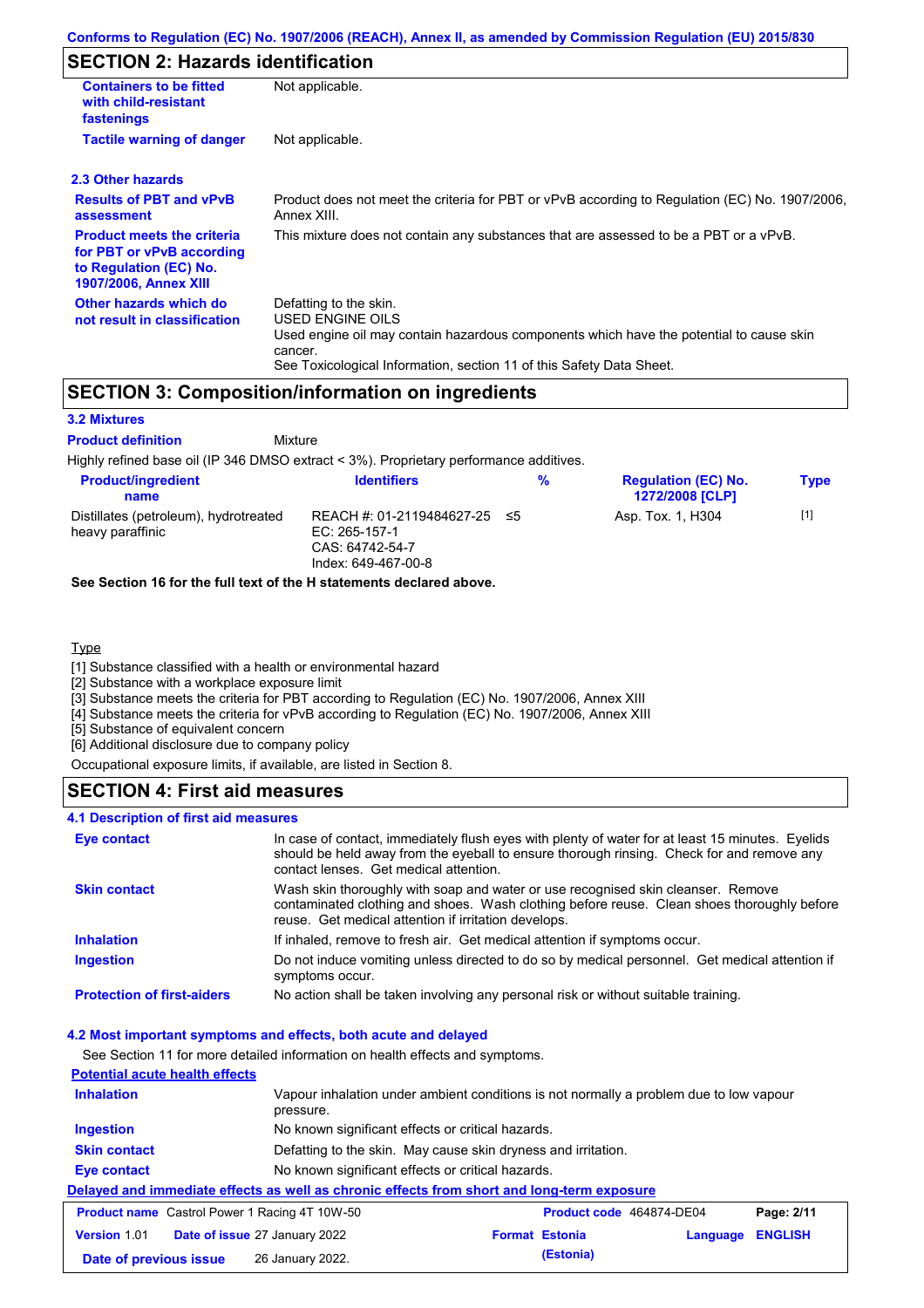### **Conforms to Regulation (EC) No. 1907/2006 (REACH), Annex II, as amended by Commission Regulation (EU) 2015/830**

# **SECTION 4: First aid measures**

| <b>Inhalation</b>   | Overexposure to the inhalation of airborne droplets or aerosols may cause irritation of the<br>respiratory tract. |
|---------------------|-------------------------------------------------------------------------------------------------------------------|
| Ingestion           | Ingestion of large quantities may cause nausea and diarrhoea.                                                     |
| <b>Skin contact</b> | Prolonged or repeated contact can defat the skin and lead to irritation and/or dermatitis.                        |
| Eye contact         | Potential risk of transient stinging or redness if accidental eye contact occurs.                                 |

### **4.3 Indication of any immediate medical attention and special treatment needed**

| <b>Notes to physician</b>                                 | Treatment should in general be symptomatic and directed to relieving any effects.                                                                                                                                                                                                                                                                                 |  |  |  |  |  |
|-----------------------------------------------------------|-------------------------------------------------------------------------------------------------------------------------------------------------------------------------------------------------------------------------------------------------------------------------------------------------------------------------------------------------------------------|--|--|--|--|--|
| <b>SECTION 5: Firefighting measures</b>                   |                                                                                                                                                                                                                                                                                                                                                                   |  |  |  |  |  |
| 5.1 Extinguishing media                                   |                                                                                                                                                                                                                                                                                                                                                                   |  |  |  |  |  |
| <b>Suitable extinguishing</b><br>media                    | In case of fire, use foam, dry chemical or carbon dioxide extinguisher or spray.                                                                                                                                                                                                                                                                                  |  |  |  |  |  |
| <b>Unsuitable extinguishing</b><br>media                  | Do not use water jet. The use of a water jet may cause the fire to spread by splashing the<br>burning product.                                                                                                                                                                                                                                                    |  |  |  |  |  |
| 5.2 Special hazards arising from the substance or mixture |                                                                                                                                                                                                                                                                                                                                                                   |  |  |  |  |  |
| <b>Hazards from the</b><br>substance or mixture           | In a fire or if heated, a pressure increase will occur and the container may burst.                                                                                                                                                                                                                                                                               |  |  |  |  |  |
| <b>Hazardous combustion</b>                               | Combustion products may include the following:                                                                                                                                                                                                                                                                                                                    |  |  |  |  |  |
| products                                                  | carbon oxides (CO, CO <sub>2</sub> ) (carbon monoxide, carbon dioxide)                                                                                                                                                                                                                                                                                            |  |  |  |  |  |
| <b>5.3 Advice for firefighters</b>                        |                                                                                                                                                                                                                                                                                                                                                                   |  |  |  |  |  |
| <b>Special precautions for</b><br>fire-fighters           | No action shall be taken involving any personal risk or without suitable training. Promptly<br>isolate the scene by removing all persons from the vicinity of the incident if there is a fire.                                                                                                                                                                    |  |  |  |  |  |
| <b>Special protective</b><br>equipment for fire-fighters  | Fire-fighters should wear appropriate protective equipment and self-contained breathing<br>apparatus (SCBA) with a full face-piece operated in positive pressure mode. Clothing for fire-<br>fighters (including helmets, protective boots and gloves) conforming to European standard EN<br>469 will provide a basic level of protection for chemical incidents. |  |  |  |  |  |

# **SECTION 6: Accidental release measures**

|                                                                                                                                                                                                                                                                                                                                                                       | 6.1 Personal precautions, protective equipment and emergency procedures                                                                                                                                                                                                                                                                                                                        |  |  |  |
|-----------------------------------------------------------------------------------------------------------------------------------------------------------------------------------------------------------------------------------------------------------------------------------------------------------------------------------------------------------------------|------------------------------------------------------------------------------------------------------------------------------------------------------------------------------------------------------------------------------------------------------------------------------------------------------------------------------------------------------------------------------------------------|--|--|--|
| No action shall be taken involving any personal risk or without suitable training. Evacuate<br>For non-emergency<br>surrounding areas. Keep unnecessary and unprotected personnel from entering. Do not touch<br>personnel<br>or walk through spilt material. Floors may be slippery; use care to avoid falling. Put on<br>appropriate personal protective equipment. |                                                                                                                                                                                                                                                                                                                                                                                                |  |  |  |
| For emergency responders                                                                                                                                                                                                                                                                                                                                              | If specialised clothing is required to deal with the spillage, take note of any information in<br>Section 8 on suitable and unsuitable materials. See also the information in "For non-<br>emergency personnel".                                                                                                                                                                               |  |  |  |
| <b>6.2 Environmental</b><br><b>precautions</b>                                                                                                                                                                                                                                                                                                                        | Avoid dispersal of spilt material and runoff and contact with soil, waterways, drains and sewers.<br>Inform the relevant authorities if the product has caused environmental pollution (sewers,<br>waterways, soil or air).                                                                                                                                                                    |  |  |  |
| 6.3 Methods and material for containment and cleaning up                                                                                                                                                                                                                                                                                                              |                                                                                                                                                                                                                                                                                                                                                                                                |  |  |  |
| <b>Small spill</b>                                                                                                                                                                                                                                                                                                                                                    | Stop leak if without risk. Move containers from spill area. Absorb with an inert material and<br>place in an appropriate waste disposal container. Dispose of via a licensed waste disposal<br>contractor.                                                                                                                                                                                     |  |  |  |
| <b>Large spill</b>                                                                                                                                                                                                                                                                                                                                                    | Stop leak if without risk. Move containers from spill area. Prevent entry into sewers, water<br>courses, basements or confined areas. Contain and collect spillage with non-combustible,<br>absorbent material e.g. sand, earth, vermiculite or diatomaceous earth and place in container<br>for disposal according to local regulations. Dispose of via a licensed waste disposal contractor. |  |  |  |
| 6.4 Reference to other<br><b>sections</b>                                                                                                                                                                                                                                                                                                                             | See Section 1 for emergency contact information.<br>See Section 5 for firefighting measures.<br>See Section 8 for information on appropriate personal protective equipment.<br>See Section 12 for environmental precautions.<br>See Section 13 for additional waste treatment information.                                                                                                     |  |  |  |

| <b>Product name</b> Castrol Power 1 Racing 4T 10W-50 |  | Product code 464874-DE04             |  | Page: 3/11            |                         |  |
|------------------------------------------------------|--|--------------------------------------|--|-----------------------|-------------------------|--|
| <b>Version 1.01</b>                                  |  | <b>Date of issue 27 January 2022</b> |  | <b>Format Estonia</b> | <b>Language ENGLISH</b> |  |
| Date of previous issue                               |  | 26 January 2022.                     |  | (Estonia)             |                         |  |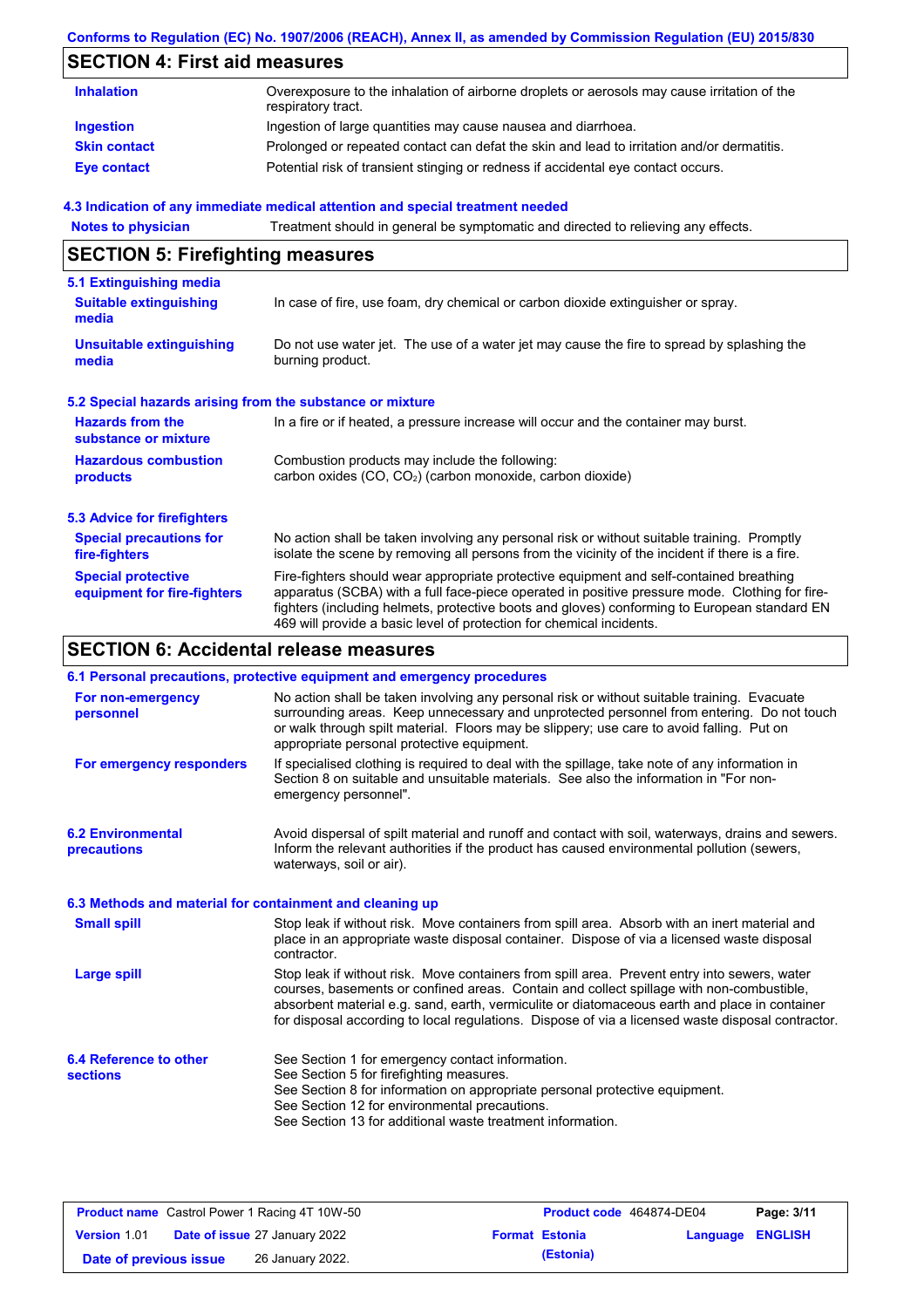# **SECTION 7: Handling and storage**

| 7.1 Precautions for safe handling                                                                                                                                                                                                                                                                                                                                    |                                                                                                                                                                                                                                                                                                                                                                                                                                                                                          |  |  |  |  |
|----------------------------------------------------------------------------------------------------------------------------------------------------------------------------------------------------------------------------------------------------------------------------------------------------------------------------------------------------------------------|------------------------------------------------------------------------------------------------------------------------------------------------------------------------------------------------------------------------------------------------------------------------------------------------------------------------------------------------------------------------------------------------------------------------------------------------------------------------------------------|--|--|--|--|
| <b>Protective measures</b><br>Put on appropriate personal protective equipment.                                                                                                                                                                                                                                                                                      |                                                                                                                                                                                                                                                                                                                                                                                                                                                                                          |  |  |  |  |
| Eating, drinking and smoking should be prohibited in areas where this material is handled,<br><b>Advice on general</b><br>stored and processed. Wash thoroughly after handling. Remove contaminated clothing and<br>occupational hygiene<br>protective equipment before entering eating areas. See also Section 8 for additional<br>information on hygiene measures. |                                                                                                                                                                                                                                                                                                                                                                                                                                                                                          |  |  |  |  |
| <b>7.2 Conditions for safe</b><br>storage, including any<br><i>incompatibilities</i>                                                                                                                                                                                                                                                                                 | Store in accordance with local requlations. Store in a dry, cool and well-ventilated area, away<br>from incompatible materials (see Section 10). Keep away from heat and direct sunlight. Keep<br>container tightly closed and sealed until ready for use. Containers that have been opened must<br>be carefully resealed and kept upright to prevent leakage. Store and use only in equipment/<br>containers designed for use with this product. Do not store in unlabelled containers. |  |  |  |  |
| <b>Not suitable</b>                                                                                                                                                                                                                                                                                                                                                  | Prolonged exposure to elevated temperature                                                                                                                                                                                                                                                                                                                                                                                                                                               |  |  |  |  |
| 7.3 Specific end use(s)                                                                                                                                                                                                                                                                                                                                              |                                                                                                                                                                                                                                                                                                                                                                                                                                                                                          |  |  |  |  |
| <b>Recommendations</b>                                                                                                                                                                                                                                                                                                                                               | See section 1.2 and Exposure scenarios in annex, if applicable.                                                                                                                                                                                                                                                                                                                                                                                                                          |  |  |  |  |

# **SECTION 8: Exposure controls/personal protection**

### **8.1 Control parameters**

**Occupational exposure limits** No exposure limit value known.

Whilst specific OELs for certain components may be shown in this section, other components may be present in any mist, vapour or dust produced. Therefore, the specific OELs may not be applicable to the product as a whole and are provided for guidance only.

#### **Recommended monitoring procedures**

If this product contains ingredients with exposure limits, personal, workplace atmosphere or biological monitoring may be required to determine the effectiveness of the ventilation or other control measures and/or the necessity to use respiratory protective equipment. Reference should be made to monitoring standards, such as the following: European Standard EN 689 (Workplace atmospheres - Guidance for the assessment of exposure by inhalation to chemical agents for comparison with limit values and measurement strategy) European Standard EN 14042 (Workplace atmospheres - Guide for the application and use of procedures for the assessment of exposure to chemical and biological agents) European Standard EN 482 (Workplace atmospheres - General requirements for the performance of procedures for the measurement of chemical agents) Reference to national guidance documents for methods for the determination of hazardous substances will also be required.

### **Derived No Effect Level**

No DNELs/DMELs available.

#### **Predicted No Effect Concentration**

No PNECs available

| <b>Appropriate engineering</b><br>controls           | Provide exhaust ventilation or other engineering controls to keep the relevant airborne<br>concentrations below their respective occupational exposure limits.<br>All activities involving chemicals should be assessed for their risks to health, to ensure<br>exposures are adequately controlled. Personal protective equipment should only be considered<br>after other forms of control measures (e.g. engineering controls) have been suitably evaluated.<br>Personal protective equipment should conform to appropriate standards, be suitable for use, be<br>kept in good condition and properly maintained.<br>Your supplier of personal protective equipment should be consulted for advice on selection and<br>appropriate standards. For further information contact your national organisation for standards.<br>The final choice of protective equipment will depend upon a risk assessment. It is important to<br>ensure that all items of personal protective equipment are compatible. |
|------------------------------------------------------|---------------------------------------------------------------------------------------------------------------------------------------------------------------------------------------------------------------------------------------------------------------------------------------------------------------------------------------------------------------------------------------------------------------------------------------------------------------------------------------------------------------------------------------------------------------------------------------------------------------------------------------------------------------------------------------------------------------------------------------------------------------------------------------------------------------------------------------------------------------------------------------------------------------------------------------------------------------------------------------------------------|
| <b>Individual protection measures</b>                |                                                                                                                                                                                                                                                                                                                                                                                                                                                                                                                                                                                                                                                                                                                                                                                                                                                                                                                                                                                                         |
| <b>Hygiene measures</b>                              | Wash hands, forearms and face thoroughly after handling chemical products, before eating,<br>smoking and using the lavatory and at the end of the working period. Ensure that eyewash<br>stations and safety showers are close to the workstation location.                                                                                                                                                                                                                                                                                                                                                                                                                                                                                                                                                                                                                                                                                                                                             |
| <b>Respiratory protection</b>                        | In case of insufficient ventilation, wear suitable respiratory equipment.<br>The correct choice of respiratory protection depends upon the chemicals being handled, the<br>conditions of work and use, and the condition of the respiratory equipment. Safety procedures<br>should be developed for each intended application. Respiratory protection equipment should<br>therefore be chosen in consultation with the supplier/manufacturer and with a full assessment<br>of the working conditions.                                                                                                                                                                                                                                                                                                                                                                                                                                                                                                   |
| <b>Eye/face protection</b>                           | Safety glasses with side shields.                                                                                                                                                                                                                                                                                                                                                                                                                                                                                                                                                                                                                                                                                                                                                                                                                                                                                                                                                                       |
| <b>Skin protection</b>                               |                                                                                                                                                                                                                                                                                                                                                                                                                                                                                                                                                                                                                                                                                                                                                                                                                                                                                                                                                                                                         |
| <b>Product name</b> Castrol Power 1 Racing 4T 10W-50 | Product code 464874-DE04<br>Page: 4/11                                                                                                                                                                                                                                                                                                                                                                                                                                                                                                                                                                                                                                                                                                                                                                                                                                                                                                                                                                  |
| <b>Version 1.01</b>                                  | <b>Format Estonia</b><br><b>ENGLISH</b><br>Date of issue 27 January 2022<br>Language                                                                                                                                                                                                                                                                                                                                                                                                                                                                                                                                                                                                                                                                                                                                                                                                                                                                                                                    |
| Date of previous issue                               | (Estonia)<br>26 January 2022.                                                                                                                                                                                                                                                                                                                                                                                                                                                                                                                                                                                                                                                                                                                                                                                                                                                                                                                                                                           |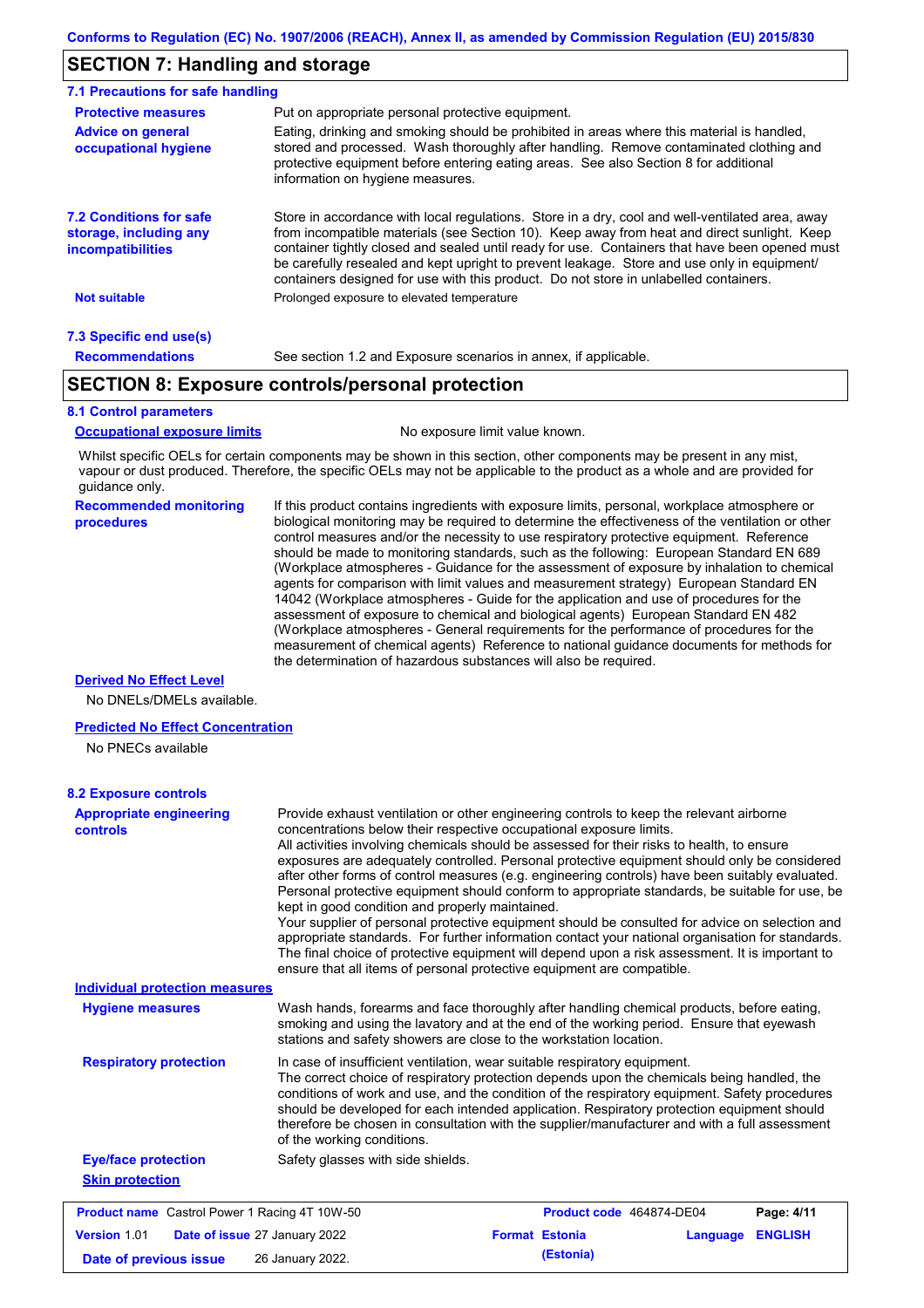### **SECTION 8: Exposure controls/personal protection**

#### **Hand protection General Information:**

Because specific work environments and material handling practices vary, safety procedures should be developed for each intended application. The correct choice of protective gloves depends upon the chemicals being handled, and the conditions of work and use. Most gloves provide protection for only a limited time before they must be discarded and replaced (even the best chemically resistant gloves will break down after repeated chemical exposures).

Gloves should be chosen in consultation with the supplier / manufacturer and taking account of a full assessment of the working conditions.

Recommended: Nitrile gloves. **Breakthrough time:**

Breakthrough time data are generated by glove manufacturers under laboratory test conditions and represent how long a glove can be expected to provide effective permeation resistance. It is important when following breakthrough time recommendations that actual workplace conditions are taken into account. Always consult with your glove supplier for up-to-date technical information on breakthrough times for the recommended glove type. Our recommendations on the selection of gloves are as follows:

Continuous contact:

Gloves with a minimum breakthrough time of 240 minutes, or >480 minutes if suitable gloves can be obtained.

If suitable gloves are not available to offer that level of protection, gloves with shorter breakthrough times may be acceptable as long as appropriate glove maintenance and replacement regimes are determined and adhered to.

Short-term / splash protection:

Recommended breakthrough times as above.

It is recognised that for short-term, transient exposures, gloves with shorter breakthrough times may commonly be used. Therefore, appropriate maintenance and replacement regimes must be determined and rigorously followed.

#### **Glove Thickness:**

For general applications, we recommend gloves with a thickness typically greater than 0.35 mm.

It should be emphasised that glove thickness is not necessarily a good predictor of glove resistance to a specific chemical, as the permeation efficiency of the glove will be dependent on the exact composition of the glove material. Therefore, glove selection should also be based on consideration of the task requirements and knowledge of breakthrough times. Glove thickness may also vary depending on the glove manufacturer, the glove type and the glove model. Therefore, the manufacturers' technical data should always be taken into account to ensure selection of the most appropriate glove for the task.

Note: Depending on the activity being conducted, gloves of varying thickness may be required for specific tasks. For example:

 • Thinner gloves (down to 0.1 mm or less) may be required where a high degree of manual dexterity is needed. However, these gloves are only likely to give short duration protection and would normally be just for single use applications, then disposed of.

 • Thicker gloves (up to 3 mm or more) may be required where there is a mechanical (as well as a chemical) risk i.e. where there is abrasion or puncture potential.

**Skin and body**

Use of protective clothing is good industrial practice.

Personal protective equipment for the body should be selected based on the task being performed and the risks involved and should be approved by a specialist before handling this product.

Cotton or polyester/cotton overalls will only provide protection against light superficial contamination that will not soak through to the skin. Overalls should be laundered on a regular basis. When the risk of skin exposure is high (e.g. when cleaning up spillages or if there is a risk of splashing) then chemical resistant aprons and/or impervious chemical suits and boots will be required.

|                        | <b>Product name</b> Castrol Power 1 Racing 4T 10W-50 | Product code 464874-DE04 |                         | Page: 5/11 |
|------------------------|------------------------------------------------------|--------------------------|-------------------------|------------|
| <b>Version 1.01</b>    | <b>Date of issue 27 January 2022</b>                 | <b>Format Estonia</b>    | <b>Language ENGLISH</b> |            |
| Date of previous issue | 26 January 2022.                                     | (Estonia)                |                         |            |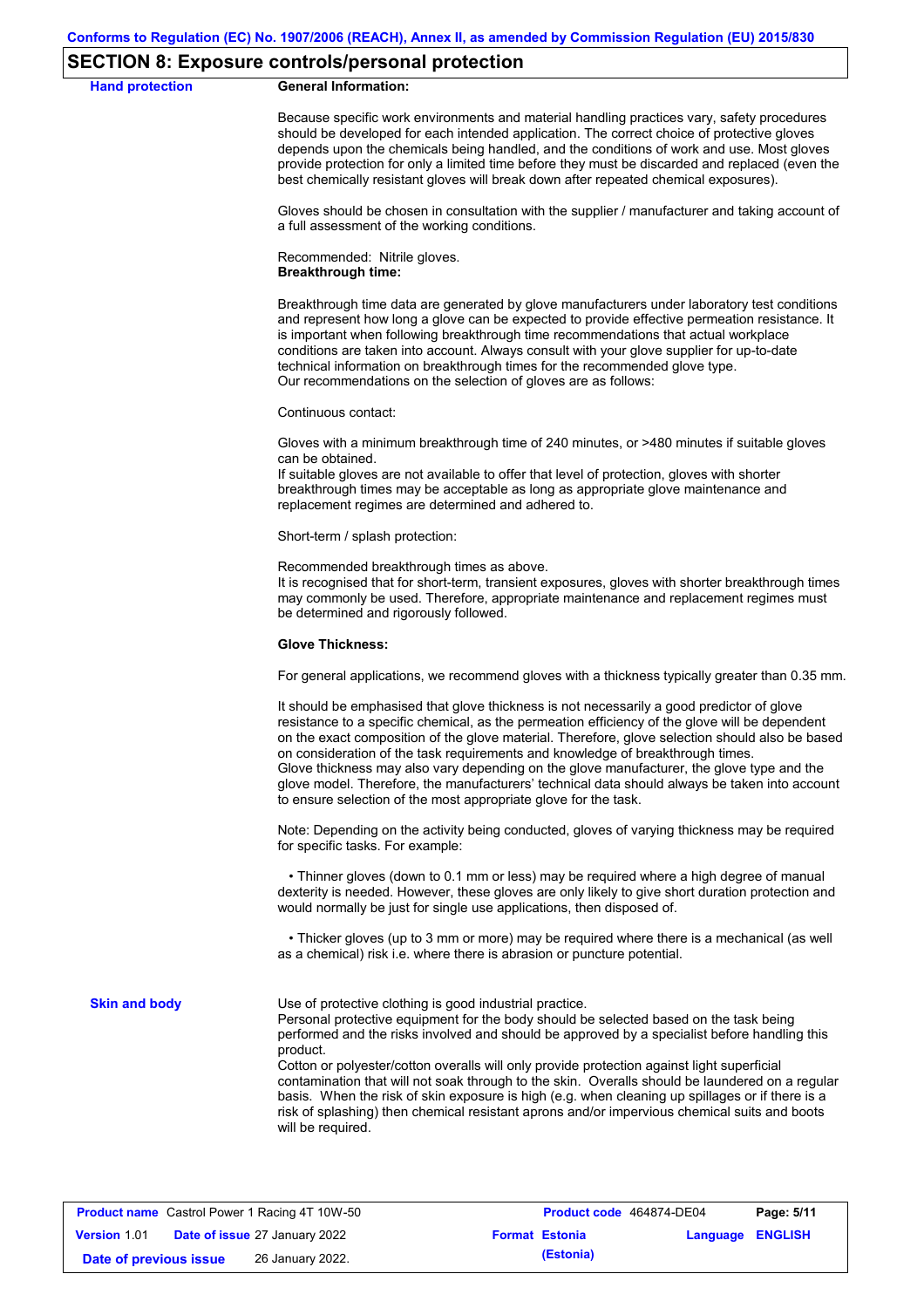# **SECTION 8: Exposure controls/personal protection**

| <b>Refer to standards:</b>                | Respiratory protection: EN 529<br>Gloves: EN 420, EN 374<br>Eye protection: EN 166<br>Filtering half-mask: EN 149<br>Filtering half-mask with valve: EN 405<br>Half-mask: EN 140 plus filter<br>Full-face mask: EN 136 plus filter<br>Particulate filters: FN 143<br>Gas/combined filters: EN 14387                           |
|-------------------------------------------|-------------------------------------------------------------------------------------------------------------------------------------------------------------------------------------------------------------------------------------------------------------------------------------------------------------------------------|
| <b>Environmental exposure</b><br>controls | Emissions from ventilation or work process equipment should be checked to ensure they<br>comply with the requirements of environmental protection legislation. In some cases, fume<br>scrubbers, filters or engineering modifications to the process equipment will be necessary to<br>reduce emissions to acceptable levels. |

# **SECTION 9: Physical and chemical properties**

The conditions of measurement of all properties are at standard temperature and pressure unless otherwise indicated.

### **9.1 Information on basic physical and chemical properties**

| <b>Appearance</b>                                      |                                            |
|--------------------------------------------------------|--------------------------------------------|
| <b>Physical state</b>                                  | Liquid.                                    |
| <b>Colour</b>                                          | Red.                                       |
| <b>Odour</b>                                           | Not available.                             |
| <b>Odour threshold</b>                                 | Not available.                             |
| рH                                                     | Not applicable.                            |
| <b>Melting point/freezing point</b>                    | Not available.                             |
| Initial boiling point and boiling<br>range             | Not available.                             |
| <b>Pour point</b>                                      | -36 $^{\circ}$ C                           |
| <b>Flash point</b>                                     | Closed cup: 205°C (401°F) [Pensky-Martens] |
| <b>Evaporation rate</b>                                | Not available.                             |
| <b>Flammability (solid, gas)</b>                       | Not available.                             |
| <b>Upper/lower flammability or</b><br>explosive limits | Not available.                             |

### **Vapour pressure**

Not available.

|                                                      |                                                                                                                                    |        |         | Vapour Pressure at 20°C |          | Vapour pressure at 50°C  |               |                |
|------------------------------------------------------|------------------------------------------------------------------------------------------------------------------------------------|--------|---------|-------------------------|----------|--------------------------|---------------|----------------|
|                                                      | Ingredient name mm Hg kPa                                                                                                          |        |         | <b>Method</b>           | mm<br>Hg | kPa                      | <b>Method</b> |                |
|                                                      | Distillates (petroleum),<br>hydrotreated heavy<br>paraffinic                                                                       | < 0.08 | < 0.011 | <b>ASTM D 5191</b>      |          |                          |               |                |
|                                                      | Distillates (petroleum),<br>solvent-dewaxed<br>heavy paraffinic                                                                    | < 0.08 | < 0.011 | <b>ASTM D 5191</b>      |          |                          |               |                |
|                                                      | Distillates (petroleum),<br>hydrotreated heavy<br>paraffinic                                                                       | < 0.08 | < 0.011 | <b>ASTM D 5191</b>      |          |                          |               |                |
| <b>Vapour density</b>                                | Not available.                                                                                                                     |        |         |                         |          |                          |               |                |
| <b>Relative density</b>                              | Not available.                                                                                                                     |        |         |                         |          |                          |               |                |
| <b>Density</b>                                       | <1000 kg/m <sup>3</sup> (<1 g/cm <sup>3</sup> ) at 15 <sup>°</sup> C                                                               |        |         |                         |          |                          |               |                |
| <b>Solubility(ies)</b>                               | insoluble in water.                                                                                                                |        |         |                         |          |                          |               |                |
| <b>Partition coefficient: n-octanol/</b><br>water    | Not applicable.                                                                                                                    |        |         |                         |          |                          |               |                |
| <b>Auto-ignition temperature</b>                     | Not available.                                                                                                                     |        |         |                         |          |                          |               |                |
| <b>Decomposition temperature</b>                     | Not available.                                                                                                                     |        |         |                         |          |                          |               |                |
| <b>Viscosity</b>                                     | Kinematic: 113.2 mm <sup>2</sup> /s (113.2 cSt) at 40°C<br>Kinematic: 16.4 to 17.8 mm <sup>2</sup> /s (16.4 to 17.8 cSt) at 100 °C |        |         |                         |          |                          |               |                |
| <b>Explosive properties</b>                          | Not available.                                                                                                                     |        |         |                         |          |                          |               |                |
| <b>Oxidising properties</b>                          | Not available.                                                                                                                     |        |         |                         |          |                          |               |                |
| <b>Particle characteristics</b>                      |                                                                                                                                    |        |         |                         |          |                          |               |                |
| <b>Median particle size</b>                          | Not applicable.                                                                                                                    |        |         |                         |          |                          |               |                |
| <b>Product name</b> Castrol Power 1 Racing 4T 10W-50 |                                                                                                                                    |        |         |                         |          | Product code 464874-DE04 |               | Page: 6/11     |
| Version 1.01<br>Date of issue 27 January 2022        |                                                                                                                                    |        |         | <b>Format Estonia</b>   |          |                          | Language      | <b>ENGLISH</b> |
| Date of previous issue                               | 26 January 2022.                                                                                                                   |        |         | (Estonia)               |          |                          |               |                |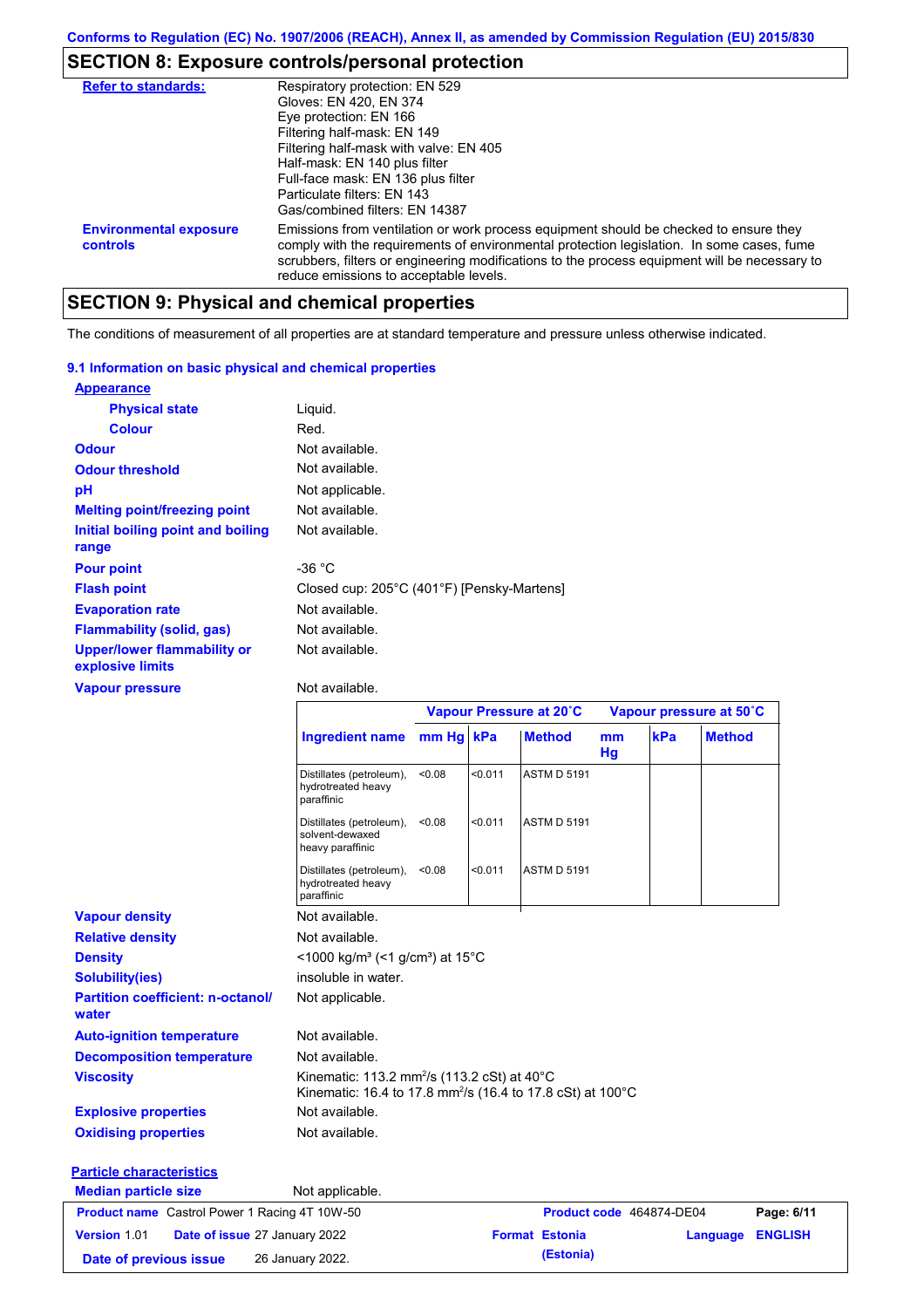# **SECTION 9: Physical and chemical properties**

**9.2 Other information**

No additional information.

# **SECTION 10: Stability and reactivity**

| <b>10.1 Reactivity</b>                            | No specific test data available for this product. Refer to Conditions to avoid and Incompatible<br>materials for additional information.                                |
|---------------------------------------------------|-------------------------------------------------------------------------------------------------------------------------------------------------------------------------|
| <b>10.2 Chemical stability</b>                    | The product is stable.                                                                                                                                                  |
| <b>10.3 Possibility of</b><br>hazardous reactions | Under normal conditions of storage and use, hazardous reactions will not occur.<br>Under normal conditions of storage and use, hazardous polymerisation will not occur. |
| <b>10.4 Conditions to avoid</b>                   | Avoid all possible sources of ignition (spark or flame).                                                                                                                |
| <b>10.5 Incompatible materials</b>                | Reactive or incompatible with the following materials: oxidising materials.                                                                                             |
| <b>10.6 Hazardous</b><br>decomposition products   | Under normal conditions of storage and use, hazardous decomposition products should not be<br>produced.                                                                 |

# **SECTION 11: Toxicological information**

| 11.1 Information on toxicological effects          |                                                                                                                                                                                                                                                                                                                                                                                                                 |
|----------------------------------------------------|-----------------------------------------------------------------------------------------------------------------------------------------------------------------------------------------------------------------------------------------------------------------------------------------------------------------------------------------------------------------------------------------------------------------|
| <b>Acute toxicity estimates</b><br>Not available.  |                                                                                                                                                                                                                                                                                                                                                                                                                 |
| <b>Information on likely</b><br>routes of exposure | Routes of entry anticipated: Dermal, Inhalation.                                                                                                                                                                                                                                                                                                                                                                |
| <b>Potential acute health effects</b>              |                                                                                                                                                                                                                                                                                                                                                                                                                 |
| <b>Inhalation</b>                                  | Vapour inhalation under ambient conditions is not normally a problem due to low vapour<br>pressure.                                                                                                                                                                                                                                                                                                             |
| <b>Ingestion</b>                                   | No known significant effects or critical hazards.                                                                                                                                                                                                                                                                                                                                                               |
| <b>Skin contact</b>                                | Defatting to the skin. May cause skin dryness and irritation.                                                                                                                                                                                                                                                                                                                                                   |
| <b>Eye contact</b>                                 | No known significant effects or critical hazards.                                                                                                                                                                                                                                                                                                                                                               |
|                                                    | <b>Symptoms related to the physical, chemical and toxicological characteristics</b>                                                                                                                                                                                                                                                                                                                             |
| <b>Inhalation</b>                                  | No specific data.                                                                                                                                                                                                                                                                                                                                                                                               |
| <b>Ingestion</b>                                   | No specific data.                                                                                                                                                                                                                                                                                                                                                                                               |
| <b>Skin contact</b>                                | Adverse symptoms may include the following:<br>irritation<br>dryness<br>cracking                                                                                                                                                                                                                                                                                                                                |
| <b>Eye contact</b>                                 | No specific data.                                                                                                                                                                                                                                                                                                                                                                                               |
|                                                    | Delayed and immediate effects as well as chronic effects from short and long-term exposure                                                                                                                                                                                                                                                                                                                      |
| <b>Inhalation</b>                                  | Overexposure to the inhalation of airborne droplets or aerosols may cause irritation of the<br>respiratory tract.                                                                                                                                                                                                                                                                                               |
| <b>Ingestion</b>                                   | Ingestion of large quantities may cause nausea and diarrhoea.                                                                                                                                                                                                                                                                                                                                                   |
| <b>Skin contact</b>                                | Prolonged or repeated contact can defat the skin and lead to irritation and/or dermatitis.                                                                                                                                                                                                                                                                                                                      |
| <b>Eye contact</b>                                 | Potential risk of transient stinging or redness if accidental eye contact occurs.                                                                                                                                                                                                                                                                                                                               |
| <b>Potential chronic health effects</b>            |                                                                                                                                                                                                                                                                                                                                                                                                                 |
| <b>General</b>                                     | <b>USED ENGINE OILS</b><br>Combustion products resulting from the operation of internal combustion engines contaminate<br>engine oils during use. Used engine oil may contain hazardous components which have the<br>potential to cause skin cancer. Frequent or prolonged contact with all types and makes of used<br>engine oil must therefore be avoided and a high standard of personal hygiene maintained. |
| <b>Carcinogenicity</b>                             | No known significant effects or critical hazards.                                                                                                                                                                                                                                                                                                                                                               |
| <b>Mutagenicity</b>                                | No known significant effects or critical hazards.                                                                                                                                                                                                                                                                                                                                                               |
| <b>Developmental effects</b>                       | No known significant effects or critical hazards.                                                                                                                                                                                                                                                                                                                                                               |
| <b>Fertility effects</b>                           | No known significant effects or critical hazards.                                                                                                                                                                                                                                                                                                                                                               |
|                                                    |                                                                                                                                                                                                                                                                                                                                                                                                                 |

|                        | <b>Product name</b> Castrol Power 1 Racing 4T 10W-50 | <b>Product code</b> 464874-DE04 |                         | Page: 7/11 |
|------------------------|------------------------------------------------------|---------------------------------|-------------------------|------------|
| Version 1.01           | <b>Date of issue 27 January 2022</b>                 | <b>Format Estonia</b>           | <b>Language ENGLISH</b> |            |
| Date of previous issue | 26 January 2022.                                     | (Estonia)                       |                         |            |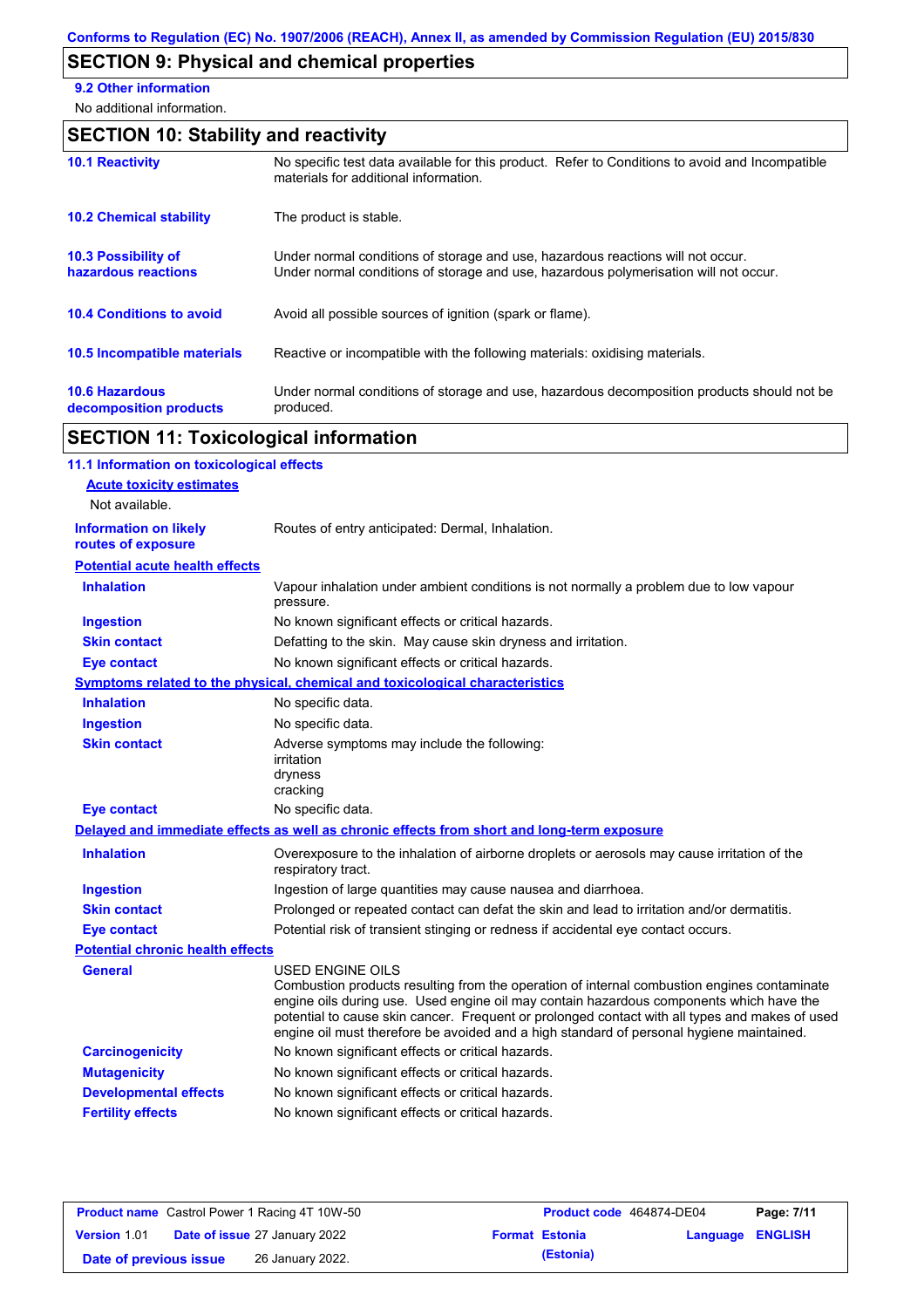### **SECTION 12: Ecological information**

### **12.1 Toxicity**

**Environmental hazards** Not classified as dangerous

### **12.2 Persistence and degradability**

Expected to be biodegradable.

### **12.3 Bioaccumulative potential**

This product is not expected to bioaccumulate through food chains in the environment.

| <b>12.4 Mobility in soil</b>                                  |                                                                      |
|---------------------------------------------------------------|----------------------------------------------------------------------|
| <b>Soil/water partition</b><br>coefficient (K <sub>oc</sub> ) | Not available.                                                       |
| <b>Mobility</b>                                               | Spillages may penetrate the soil causing ground water contamination. |

### **12.5 Results of PBT and vPvB assessment**

Product does not meet the criteria for PBT or vPvB according to Regulation (EC) No. 1907/2006, Annex XIII.

### **12.6 Other adverse effects**

| <b>Other ecological information</b> | Spills may form a film on water surfaces causing physical damage to organisms. Oxygen |
|-------------------------------------|---------------------------------------------------------------------------------------|
|                                     | transfer could also be impaired.                                                      |

### **SECTION 13: Disposal considerations**

### **13.1 Waste treatment methods**

### **Product**

**Methods of disposal**

Where possible, arrange for product to be recycled. Dispose of via an authorised person/ licensed waste disposal contractor in accordance with local regulations.

### **Hazardous waste** Yes.

### **European waste catalogue (EWC)**

| Waste code | <b>Waste designation</b>                                        |
|------------|-----------------------------------------------------------------|
| 13 02 05*  | mineral-based non-chlorinated engine, gear and lubricating oils |

However, deviation from the intended use and/or the presence of any potential contaminants may require an alternative waste disposal code to be assigned by the end user.

### **Packaging**

| <b>Methods of disposal</b> | Where possible, arrange for product to be recycled. Dispose of via an authorised person/<br>licensed waste disposal contractor in accordance with local regulations.                                                                    |
|----------------------------|-----------------------------------------------------------------------------------------------------------------------------------------------------------------------------------------------------------------------------------------|
| <b>Special precautions</b> | This material and its container must be disposed of in a safe way. Empty containers or liners<br>may retain some product residues. Avoid dispersal of spilt material and runoff and contact with<br>soil, waterways, drains and sewers. |
| <b>References</b>          | Commission 2014/955/EU<br>Directive 2008/98/EC                                                                                                                                                                                          |

# **SECTION 14: Transport information**

|                                           | <b>ADR/RID</b>                                       | <b>ADN</b>            | <b>IMDG</b>              | <b>IATA</b>                       |
|-------------------------------------------|------------------------------------------------------|-----------------------|--------------------------|-----------------------------------|
| 14.1 UN number                            | Not regulated.                                       | Not regulated.        | Not regulated.           | Not regulated.                    |
| 14.2 UN proper<br>shipping name           |                                                      | -                     |                          |                                   |
| <b>14.3 Transport</b><br>hazard class(es) |                                                      |                       |                          |                                   |
| <b>14.4 Packing</b><br>group              |                                                      |                       |                          |                                   |
| 14.5<br><b>Environmental</b><br>hazards   | No.                                                  | No.                   | No.                      | No.                               |
|                                           | <b>Product name</b> Castrol Power 1 Racing 4T 10W-50 |                       | Product code 464874-DE04 | Page: 8/11                        |
| Version 1.01<br>Date of previous issue    | Date of issue 27 January 2022<br>26 January 2022.    | <b>Format Estonia</b> | (Estonia)                | <b>ENGLISH</b><br><b>Language</b> |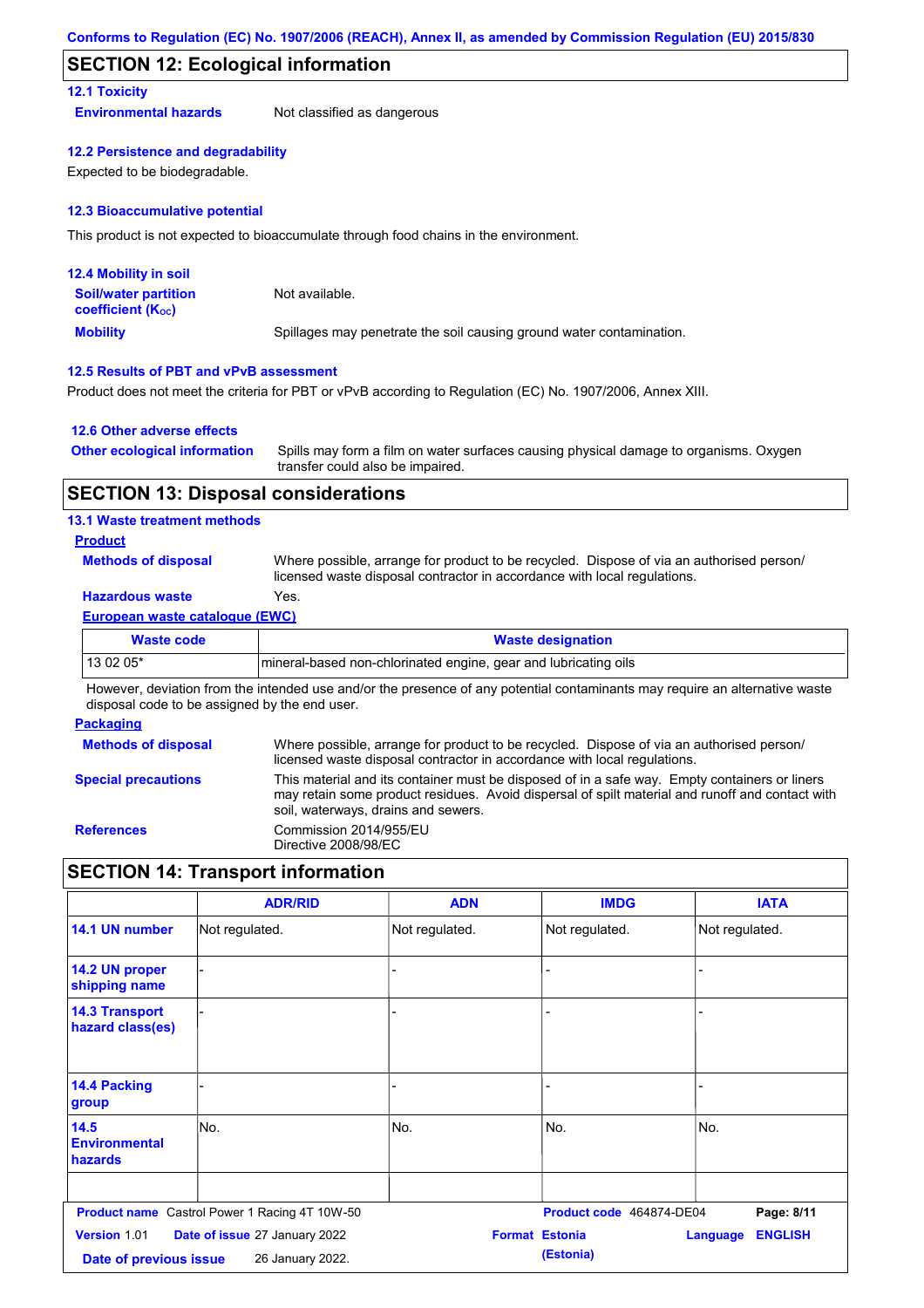| <b>Additional</b><br><b>information</b>                                                             |                                       |                                        |                                                                                              |
|-----------------------------------------------------------------------------------------------------|---------------------------------------|----------------------------------------|----------------------------------------------------------------------------------------------|
|                                                                                                     |                                       |                                        |                                                                                              |
| <b>14.6 Special precautions for</b><br>user                                                         | Not available.                        |                                        |                                                                                              |
| <b>14.7 Transport in bulk</b><br>according to IMO<br><b>instruments</b>                             | Not available.                        |                                        |                                                                                              |
| <b>SECTION 15: Regulatory information</b>                                                           |                                       |                                        |                                                                                              |
| 15.1 Safety, health and environmental regulations/legislation specific for the substance or mixture |                                       |                                        |                                                                                              |
| EU Regulation (EC) No. 1907/2006 (REACH)                                                            |                                       |                                        |                                                                                              |
| <b>Annex XIV - List of substances subject to authorisation</b><br><b>Annex XIV</b>                  |                                       |                                        |                                                                                              |
| None of the components are listed.                                                                  |                                       |                                        |                                                                                              |
| <b>Substances of very high concern</b>                                                              |                                       |                                        |                                                                                              |
| None of the components are listed.                                                                  |                                       |                                        |                                                                                              |
| EU Regulation (EC) No. 1907/2006 (REACH)                                                            |                                       |                                        |                                                                                              |
| <b>Annex XVII - Restrictions</b>                                                                    | Not applicable.                       |                                        |                                                                                              |
| on the manufacture.<br>placing on the market                                                        |                                       |                                        |                                                                                              |
| and use of certain<br>dangerous substances,<br>mixtures and articles                                |                                       |                                        |                                                                                              |
| <b>Other regulations</b>                                                                            |                                       |                                        |                                                                                              |
| <b>REACH Status</b>                                                                                 | current requirements of REACH.        |                                        | The company, as identified in Section 1, sells this product in the EU in compliance with the |
| <b>United States inventory</b><br>(TSCA 8b)                                                         |                                       | All components are active or exempted. |                                                                                              |
| <b>Australia inventory (AIIC)</b>                                                                   | At least one component is not listed. |                                        |                                                                                              |
| <b>Canada inventory</b>                                                                             |                                       | All components are listed or exempted. |                                                                                              |
| <b>China inventory (IECSC)</b>                                                                      |                                       | All components are listed or exempted. |                                                                                              |
| <b>Japan inventory (CSCL)</b>                                                                       |                                       | All components are listed or exempted. |                                                                                              |
| <b>Korea inventory (KECI)</b>                                                                       |                                       | All components are listed or exempted. |                                                                                              |
| <b>Philippines inventory</b><br>(PICCS)                                                             |                                       | All components are listed or exempted. |                                                                                              |
| <b>Taiwan Chemical</b><br><b>Substances Inventory</b><br>(TCSI)                                     |                                       | All components are listed or exempted. |                                                                                              |
| Ozone depleting substances (1005/2009/EU)<br>Not listed.                                            |                                       |                                        |                                                                                              |
| Prior Informed Consent (PIC) (649/2012/EU)<br>Not listed.                                           |                                       |                                        |                                                                                              |
| <b>Persistent Organic Pollutants</b><br>Not listed.                                                 |                                       |                                        |                                                                                              |
| EU - Water framework directive - Priority substances                                                |                                       |                                        |                                                                                              |
| None of the components are listed.<br><b>Seveso Directive</b>                                       |                                       |                                        |                                                                                              |
| This product is not controlled under the Seveso Directive.                                          |                                       |                                        |                                                                                              |

| <b>Product name</b> Castrol Power 1 Racing 4T 10W-50 |                                      |                  |  | Product code 464874-DE04 | Page: 9/11              |  |
|------------------------------------------------------|--------------------------------------|------------------|--|--------------------------|-------------------------|--|
| <b>Version 1.01</b>                                  | <b>Date of issue 27 January 2022</b> |                  |  | <b>Format Estonia</b>    | <b>Language ENGLISH</b> |  |
| Date of previous issue                               |                                      | 26 January 2022. |  | (Estonia)                |                         |  |

this mixture. A Chemical Safety Assessment has not been carried out for the mixture itself.

**assessment**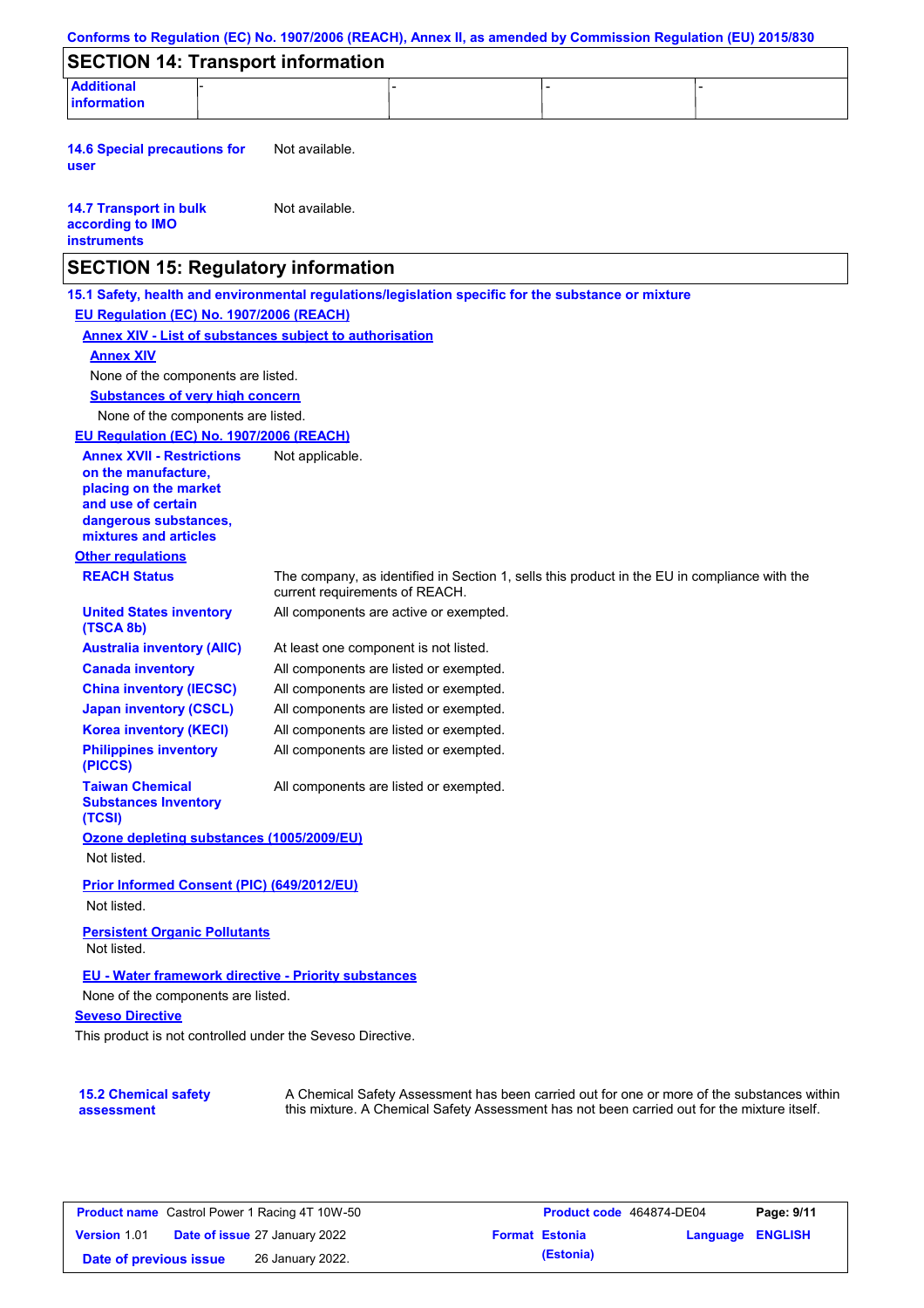# **SECTION 16: Other information**

| <b>Abbreviations and acronyms</b> | ADN = European Provisions concerning the International Carriage of Dangerous Goods by<br>Inland Waterway |
|-----------------------------------|----------------------------------------------------------------------------------------------------------|
|                                   | ADR = The European Agreement concerning the International Carriage of Dangerous Goods by<br>Road         |
|                                   | ATE = Acute Toxicity Estimate                                                                            |
|                                   | <b>BCF</b> = Bioconcentration Factor                                                                     |
|                                   | CAS = Chemical Abstracts Service                                                                         |
|                                   | CLP = Classification, Labelling and Packaging Regulation [Regulation (EC) No. 1272/2008]                 |
|                                   | CSA = Chemical Safety Assessment                                                                         |
|                                   | CSR = Chemical Safety Report                                                                             |
|                                   | DMEL = Derived Minimal Effect Level                                                                      |
|                                   | DNEL = Derived No Effect Level                                                                           |
|                                   | EINECS = European Inventory of Existing Commercial chemical Substances                                   |
|                                   | ES = Exposure Scenario                                                                                   |
|                                   | EUH statement = CLP-specific Hazard statement                                                            |
|                                   | EWC = European Waste Catalogue                                                                           |
|                                   | GHS = Globally Harmonized System of Classification and Labelling of Chemicals                            |
|                                   | IATA = International Air Transport Association                                                           |
|                                   | IBC = Intermediate Bulk Container                                                                        |
|                                   | IMDG = International Maritime Dangerous Goods                                                            |
|                                   | LogPow = logarithm of the octanol/water partition coefficient                                            |
|                                   | MARPOL = International Convention for the Prevention of Pollution From Ships, 1973 as                    |
|                                   | modified by the Protocol of 1978. ("Marpol" = marine pollution)                                          |
|                                   | OECD = Organisation for Economic Co-operation and Development                                            |
|                                   | PBT = Persistent, Bioaccumulative and Toxic                                                              |
|                                   | <b>PNEC</b> = Predicted No Effect Concentration                                                          |
|                                   | REACH = Registration, Evaluation, Authorisation and Restriction of Chemicals Regulation                  |
|                                   | [Regulation (EC) No. 1907/2006]                                                                          |
|                                   | RID = The Regulations concerning the International Carriage of Dangerous Goods by Rail                   |
|                                   | RRN = REACH Registration Number                                                                          |
|                                   | SADT = Self-Accelerating Decomposition Temperature<br>SVHC = Substances of Very High Concern             |
|                                   | STOT-RE = Specific Target Organ Toxicity - Repeated Exposure                                             |
|                                   | STOT-SE = Specific Target Organ Toxicity - Single Exposure                                               |
|                                   | $TWA = Time$ weighted average                                                                            |
|                                   | $UN = United Nations$                                                                                    |
|                                   | $UVCB = Complex\;hydrocarbon\; substance$                                                                |
|                                   | VOC = Volatile Organic Compound                                                                          |
|                                   | vPvB = Very Persistent and Very Bioaccumulative                                                          |
|                                   | Varies = may contain one or more of the following $64741-88-4$ / RRN 01-2119488706-23,                   |
|                                   | 64741-89-5 / RRN 01-2119487067-30, 64741-95-3 / RRN 01-2119487081-40, 64741-96-4/ RRN                    |
|                                   | 01-2119483621-38, 64742-01-4 / RRN 01-2119488707-21, 64742-44-5 / RRN                                    |
|                                   | 01-2119985177-24, 64742-45-6, 64742-52-5 / RRN 01-2119467170-45, 64742-53-6 / RRN                        |
|                                   | 01-2119480375-34, 64742-54-7 / RRN 01-2119484627-25, 64742-55-8 / RRN                                    |
|                                   | 01-2119487077-29, 64742-56-9 / RRN 01-2119480132-48, 64742-57-0 / RRN                                    |
|                                   | 01-2119489287-22, 64742-58-1, 64742-62-7 / RRN 01-2119480472-38, 64742-63-8,                             |
|                                   | 64742-65-0 / RRN 01-2119471299-27, 64742-70-7 / RRN 01-2119487080-42, 72623-85-9 /                       |
|                                   | RRN 01-2119555262-43, 72623-86-0 / RRN 01-2119474878-16, 72623-87-1 / RRN                                |
|                                   | 01-2119474889-13                                                                                         |
|                                   |                                                                                                          |

**Procedure used to derive the classification according to Regulation (EC) No. 1272/2008 [CLP/GHS]**

| <b>Classification</b>                                                           |                            | <b>Justification</b>                          |
|---------------------------------------------------------------------------------|----------------------------|-----------------------------------------------|
| Not classified.                                                                 |                            |                                               |
| <b>Full text of abbreviated H</b><br><b>statements</b>                          | H304                       | May be fatal if swallowed and enters airways. |
| <b>Full text of classifications</b><br><b>[CLP/GHS]</b>                         | Asp. Tox. 1                | <b>ASPIRATION HAZARD - Category 1</b>         |
| <b>History</b>                                                                  |                            |                                               |
| Date of issue/ Date of<br>revision                                              | 27/01/2022.                |                                               |
| Date of previous issue                                                          | 26/01/2022.                |                                               |
| <b>Prepared by</b>                                                              | <b>Product Stewardship</b> |                                               |
| $\nabla$ Indicates information that has changed from previously issued version. |                            |                                               |

**Notice to reader**

| <b>Product name</b> Castrol Power 1 Racing 4T 10W-50 |  |                                      | Product code 464874-DE04 |                       | Page: 10/11      |  |
|------------------------------------------------------|--|--------------------------------------|--------------------------|-----------------------|------------------|--|
| <b>Version 1.01</b>                                  |  | <b>Date of issue 27 January 2022</b> |                          | <b>Format Estonia</b> | Language ENGLISH |  |
| Date of previous issue                               |  | 26 January 2022.                     |                          | (Estonia)             |                  |  |